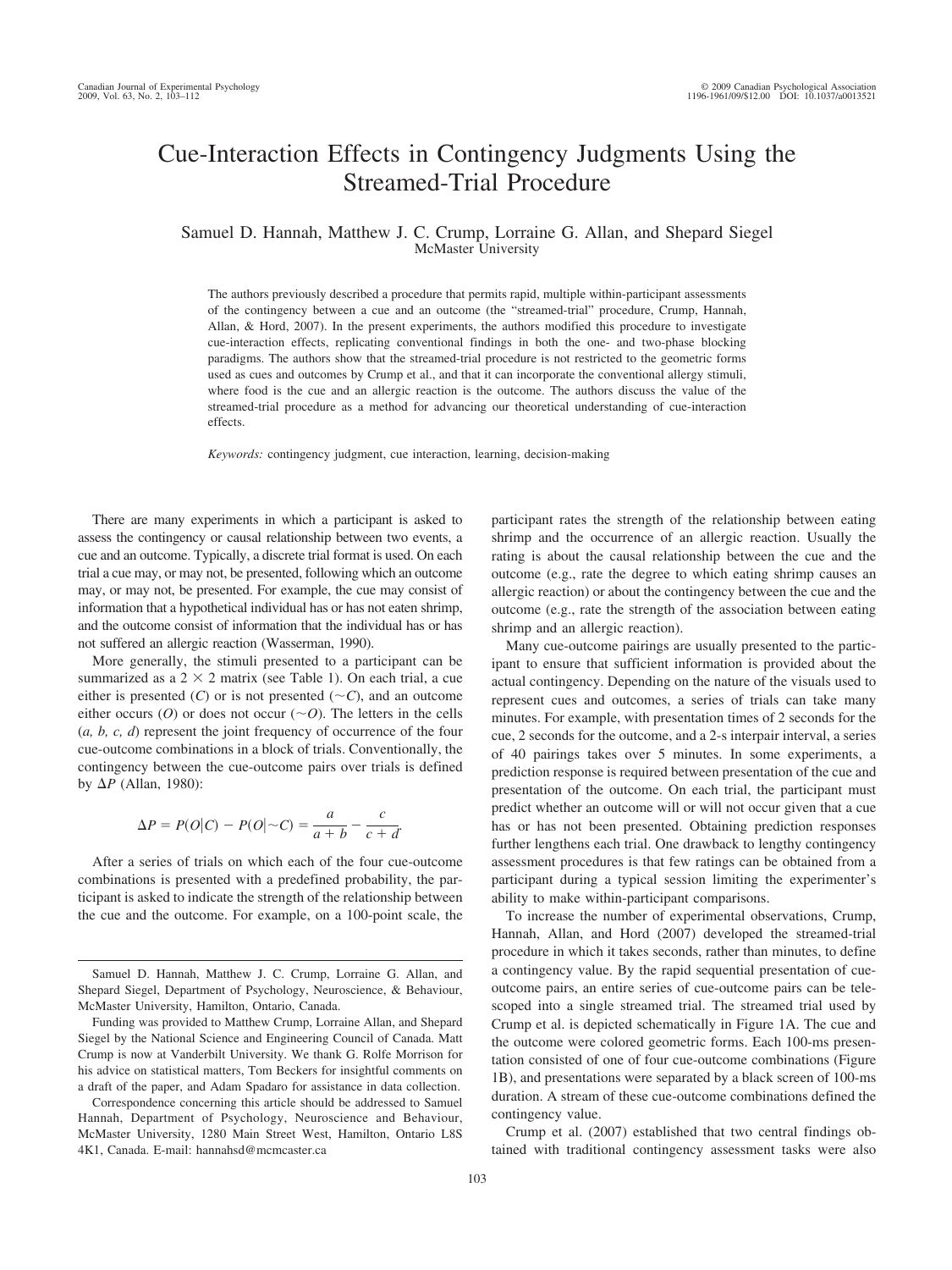| Table 1                                                    |  |  |
|------------------------------------------------------------|--|--|
| $2 \times 2$ Matrix for Cue-Outcome Pairings in a Standard |  |  |
| Contingency Task                                           |  |  |

|                        | $\sim_Q$ |
|------------------------|----------|
| $\epsilon$<br>$\sim c$ |          |

*Note.* The letters in the cells (*a, b, c, d*) represent the joint frequency of occurrence of the four cue-outcome combinations.

seen with the streamed-trial procedure. The most basic finding is that participants' ratings are usually correlated with  $\Delta P$ ; another common finding is that ratings, whilst correlated, also systematically depart from  $\Delta P$  (see Allan, 1993; Shanks, 1993). One such departure has been termed the outcome density effect. For a fixed  $\Delta P$ , ratings often are not constant but increase with the probability of the outcome, *P*(*O*). In their experiment, Crump et al. varied both  $\Delta P$  and  $P(O)$ . They showed that ratings varied systematically with  $\Delta P$ , but were also influenced by *P(O)*; that is, the outcome density effect was obtained with the streamed-trial procedure.

In the present paper we modify the streamed-trial procedure for the investigation of cue-interaction effects. Cue-interaction effects have been of central interest in the contingency and causality judgment literature for much of the last 20 years (for recent reviews see Allan & Tangen, 2005; De Houwer & Beckers, 2002; Penn & Povinelli, 2007). These effects arise from pairing multiple cues with a common outcome. It is well established that participants behave as if the cues interacted with one another, rather than treating them independently of one another. For example, when two cues (a target cue and a companion cue) are paired with a common outcome, the typical finding is that the rating of the relationship between the target and the outcome varies inversely with the strength of the relationship between the companion and the outcome. Cue-interaction effects have been central to the evaluation of competing theoretical accounts of contingency assessment.

Elsewhere we have suggested that the streamed trial procedure is valuable for assessing theoretical analyses of contingency assessment (Allan, Hannah, Crump, & Siegel, in press). However, to be a truly useful theoretical tool, we must demonstrate that the procedure can be used to investigate cue interaction. The primary purpose of the present experiments is to show that the streamedtrial procedure can be extended to the study of cue interaction. Cue-interaction effects have been shown using a variety of paradigms: one-phase blocking (e.g., Baker, Mercier, Vallee-Tourangeau, Frank, & Pan, 1993; Spellman, 1996a), two-phase blocking (e.g., Dickinson, Shanks, & Evenden, 1984; Shanks, 1985), relative cue validity (e.g., Wasserman, 1990), and overshadowing (e.g., Waldmann,  $2001$ ).<sup>1</sup> We use the one-phase blocking paradigm in Experiments 1 and 2, and the two-phase blocking paradigm in Experiment 3; these two paradigms are the most commonly used in cue-interaction experiments.

A second purpose of the present experiments is to demonstrate that the streamed-trial procedure need not be restricted to the geometric forms used by Crump et al. (2007). We begin with these forms as cues and outcomes in Experiment 1. In Experiments 2 and 3, we use conventional allergy stimuli (e.g., Wasserman, 1990), where food ingestion is the cue and an allergic reaction is the outcome.

# Experiment 1: One-Phase Blocking With Geometric Forms

In the one-phase blocking paradigm, two cues, a target cue  $(C_T)$ and a companion cue  $(C_C)$ , are paired with a common outcome across trials. The two cues result in four possible cue combinations: both cues may be present  $(C_T C_C)$ , both cues may be absent  $(\sim C_T \sim C_C)$ , the target cue may be present and the companion cue absent  $(C_T \sim C_C)$ , or the target cue may be absent and the companion cue present  $({\sim}C<sub>T</sub>C<sub>C</sub>)$ . For each cue combination, the outcome either occurs (O) or does not occur  $(\sim O)$ , resulting in eight possible cue-outcome combinations, as is depicted in Table 2. The usual finding is that ratings of  $C_T$  depend on the contingency between  $C_C$  and the outcome (e.g., Baker et al., 1993; Spellman, 1996a, 1996b; Tangen & Allan, 2003, 2004). Tangen and Allan (2004), for example, showed that for a fixed contingency of 0.5 between  $C_T$  and the outcome, ratings of  $C_T$  were lower when the contingency between  $C_C$  and the outcome was perfect  $(\Delta P = 1.0)$  than when there was no contingency between  $C_C$  and the outcome ( $\Delta P = .0$ ). In the present experiment, we use contingency matrices from Tangen and Allan to investigate cue-interaction effects in the streamed-trial procedure.

In the original description of the streamed trial procedure, participants judged the relationship between a blue square and a red circle in a rapidly presented stream of squares and circles (Crump et al., 2007). To study one-phase blocking, we added a second cue, a blue triangle. As illustrated in Figure 2, cues were blue squares and triangles and the outcome was a red circle. Either square or triangle could function as  $C_T$  or as  $C_C$  in any given stream. In keeping with the previous research of Tangen and Allan (2004), the  $\Delta P$  value between  $C_T$  and the outcome was always 0.5, whereas the  $\Delta P$  value between  $C_C$  and the outcome was either 0 or 1. At the end of each stream, participants rated the relationship between one of the cues and the outcome. Importantly, participants were not told in advance of each stream which of the cue-outcome relationships  $(C_T$  or  $C_C$ ) would require a rating; instead, participants were signaled to rate either cue-outcome relationship after the stream was presented.

### *Method*

*Participants, stimuli, and apparatus.* Forty-three McMaster University undergraduates took part in the study in exchange for partial course credit. A streamed trial is depicted schematically in Figure 2A. The cue-outcome pairings were created by the factorial combination of three pairs of events: red circle/no circle, blue square/no square, and blue triangle/no triangle. The eight possible cue-outcome pairs are depicted in Figure 2B. The location of each shape, when it was present, was constant across all frames: the red circle was centered above the blue shapes, the blue square was on the left, and the blue triangle was on the right. The geometric forms were presented on a grey background (8.8 cm in height and 7.0 cm in width). The blue square measured 2.1 cm in height and width; the blue triangle measured 2.7 cm at its base and extended 2.3 cm in height; the red circle measured 2.5 cm in diameter. The stimuli were presented on an eMac G4 with a 17" CRT display, set approximately 60 cm from the participant. MetaCard software controlled stimulus presentation and data collection.

<sup>&</sup>lt;sup>1</sup> The labels for these cue-interaction paradigms are used as descriptors and should not be interpreted as carrying any theoretical connotation.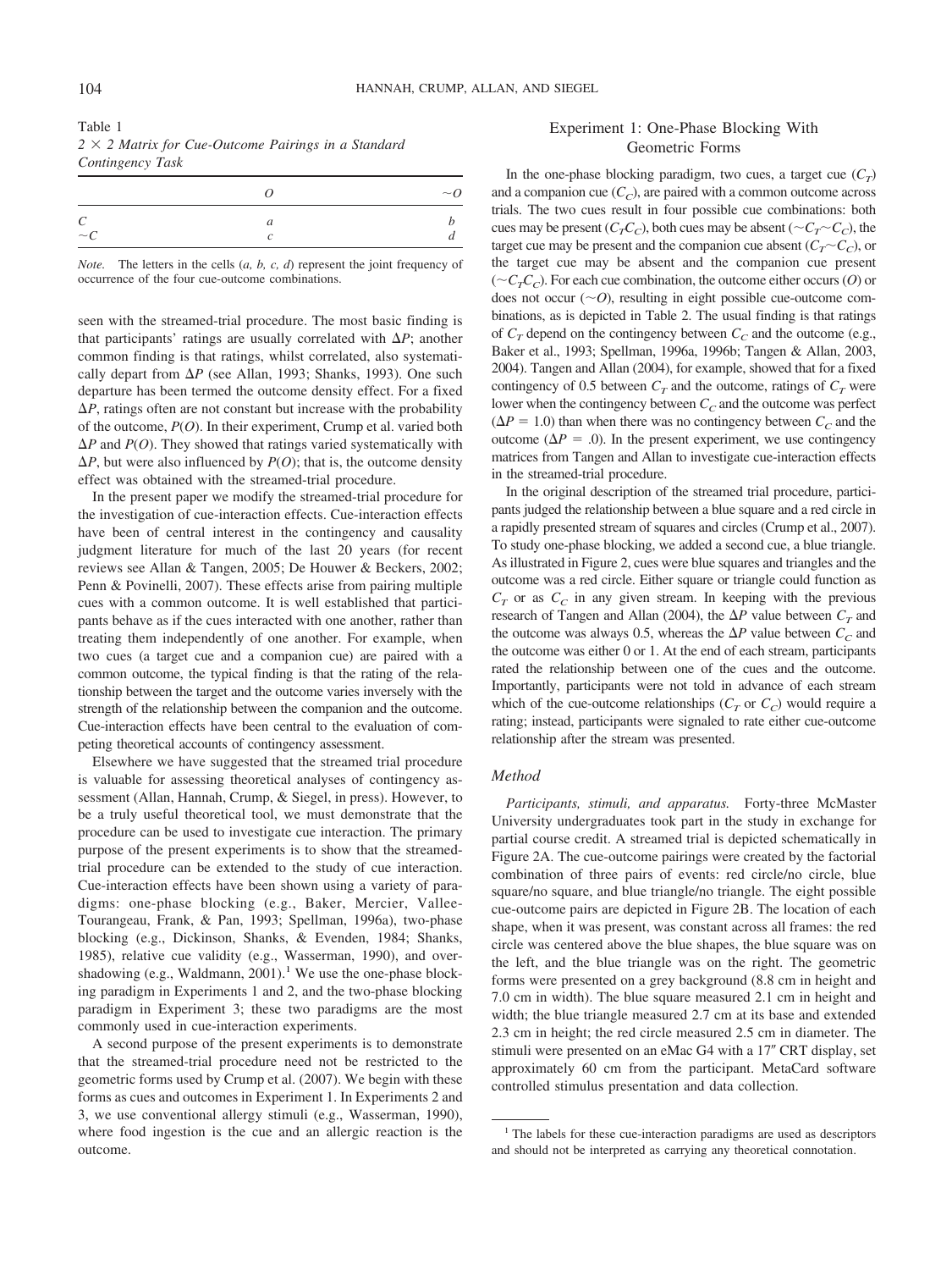

*Figure 1.* (A) Schematic of the streamed-trial presentations used in Crump, Hannah, Allan, and Hord (2007). (B) The four possible cue-outcome combinations in a streamed trial. In the Crump et al. experiment, the square shown here in solid grey appeared in solid blue, and the striped, grey circle appeared in solid red. Reprinted with permission from "Contingency judgments on the fly" by M. J. C. Crump, S. D. Hannah, L. G. Allan, & L. K. Hord, 2007, The Quarterly Journal of Experimental Psychology, 60, pp. 753–761. Copyright 2007 by Taylor and Francis.

*Procedure.* The participants were told that their task was to rate the strength of association between a blue shape (cue) and a red shape (outcome) presented in a rapid stream. Each streamed trial consisted of a sequential display of 48 presentations of the eight cue-outcome combinations, with each presentation lasting 100 ms. Cue-outcome frames were separated by a black frame. Streams were composed so that one blue shape, the *target cue*, always had a contingency of 0.5 with the circle, whilst its *companion cue* had either a contingency of 1.0 (*companion<sub>1.0</sub> stream*) or 0.0 (*companion*<sub>0.0</sub> *stream*) with the circle. Target cues in streams containing a companion<sub>1.0</sub> cue are denoted target<sub>0.5/1.0</sub> cues, and target cues in streams containing a companion $_{0.0}$  cue are denoted target $_{0.5/0.0}$  cues. Table 3 displays the programmed frequencies of cue-outcome combinations used to define the companion<sub>1.0</sub> and companion $_{0.0}$  streams.

There were two conditions that differed in the duration of the black interframe interval (IFI). For Condition 100 ( $n = 22$ ), the IFI was 100 milliseconds (the value used by Crump et al., 2007) for a stream duration of 9.5 seconds. Because the information being presented in a stream was more complex in the present experiment than in Crump et al., we also included a longer IFI. For Condition

Table 2 *4* - *2 Matrix for Cue-Outcome Pairings in the One-Phase Blocking Paradigm*

|                                                                         |            | $\sim_Q$ |
|-------------------------------------------------------------------------|------------|----------|
|                                                                         | а          |          |
| $\begin{array}{cc} C_T C_C \\ C_T \!\!\!\!\! \sim \!\! C_C \end{array}$ |            |          |
| $\sim C_T C_C$<br>$\sim C_T \sim C_C$                                   | $\epsilon$ |          |
|                                                                         |            |          |

*Note.* The letters in each cell (*a, b, c, d, e, f, g, h*) represent the joint frequency of occurrence of the eight cue-outcome combinations.

250  $(n = 21)$ , the IFI was increased to 250 milliseconds, for a stream duration of 16.55 seconds.

Participants were asked to rate the strength of association between either  $C_T$  and the outcome or  $C_C$  and the outcome immediately after viewing each stream. To indicate the required judgment, we presented participants with a *report signal*, consisting of a small picture depicting one of the cue-outcome pairs. For example, if  $C_T$  was a square, and a  $C_T$  judgment was required, then a picture depicting a blue square (cue) and the red circle (outcome) was presented. For half of the streams the report signal indicated  $C_T$ , and for the other half it indicated  $C_C$ . A scrollbar appeared below the report signal. The left pole of the scrollbar was marked " $-100$ ," the right pole was marked " $+100$ ," "and the midpoint was marked "0." Participants were told that a perfect negative association should be scored as  $-100$ , a perfect positive association should be scored as 100, and that no association between cue and outcome should be scored as 0. The scrollbar was always initialized to the "0" midpoint. Participants were not under time pressure to make their rating. They indicated that they had completed their rating by clicking a button on the screen, and then the next streamed trial was presented.

An experimental session consisted of 80 streamed trials, broken into five blocks of 16 streams. In each block, there were eight companion<sub>1.0</sub> and eight companion<sub>0.0</sub> streams. For half of the streams,  $C_T$  was a square, and for the other half  $C_T$  was a triangle. Thus, there were eight combinations of events: two companion contingencies (0.0, 1.0), two target forms (square, triangle), and two cue reports  $(C_T, C_C)$ . The order of these eight combinations was randomized within blocks, with the constraint that each was sampled twice in each block.

### *Results and Discussion*

Each participant made 20  $C_C$  ratings and 20  $C_T$  ratings for each condition in the design. Mean participant ratings were computed,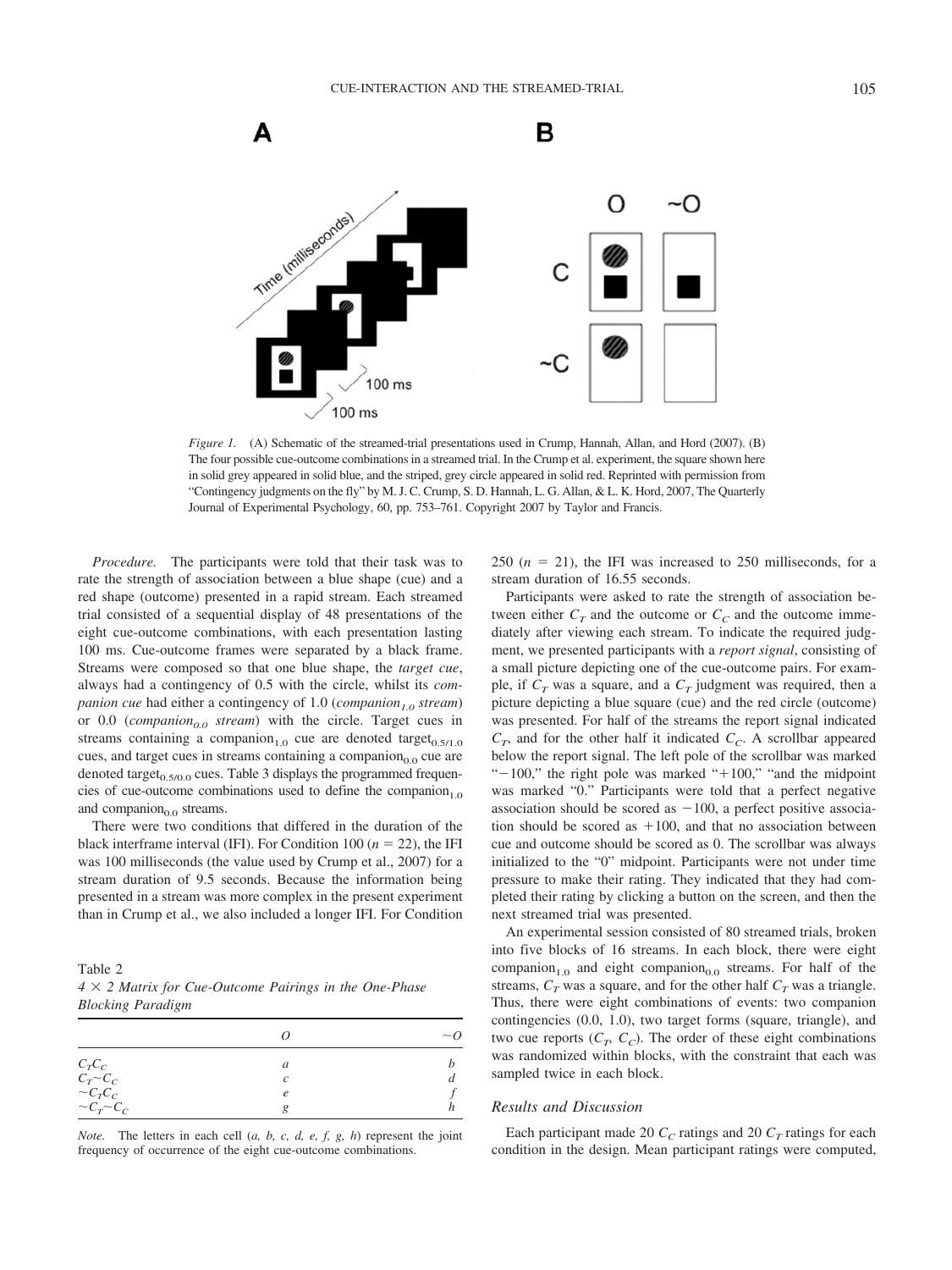

*Figure 2.* (A) Schematic of the streamed-trial presentations for the one-phase blocking paradigm. (B) The eight possible cue-outcome combinations in a streamed trial. Lowercase letters within the main box in Panel B refer to entries in Table 2. In the actual experiments, the square and triangle shown here in solid dark grey both appeared in solid blue, and the striped, lighter grey circle appeared in solid red. Frame presentation was 100 milliseconds; interframe interval (IFI) was either 100 milliseconds or 250 milliseconds.

and these participant means were pooled to generate condition means.  $C<sub>C</sub>$  ratings provide a manipulation check to ensure that participants are responding differently to the two contingencies. Mean  $C_C$  ratings are shown as a function of  $C_C$  contingency ( $\Delta P$  = .0 and  $\Delta P = 1.0$ ) in Figure 3A for Condition 100 and in Figure 3B for Condition 250. For both conditions, participants rated compan- $\text{ion}_{1.0}$  cues higher than companion<sub>0.0</sub> cues.

Mean  $C_T$  ratings are shown as a function of  $C_C$  contingency in Figure 4A for Condition 100 and in Figure 4B for Condition 250. Even though  $C_T$  contingency was constant at  $\Delta P = 0.5$ ,  $C_T$  ratings were higher when  $C_C$  was not a predictor of the outcome ( $\Delta P = .0$ ) than when  $C_C$  was a perfect predictor of the outcome ( $\Delta P = 1.0$ ). This cue-interaction effect was present for both IFI conditions.

To confirm the trends seen in Figures 3A and 3B, a mixeddesign ANOVA was performed on the  $C_C$  ratings. There was one between-subjects factor (IFI condition: 100 or 250) and two

Table 3 *Frequency of Cue-Outcome Presentations in a Streamed Trial, Experiments 1 and 2*

|                                       | Companion streams        |                          |  |
|---------------------------------------|--------------------------|--------------------------|--|
| Presentation type                     | Companion <sub>0.0</sub> | Companion <sub>1.0</sub> |  |
| $C_T C_C O$                           |                          | 18                       |  |
| $C_T \sim C_C O$                      |                          |                          |  |
|                                       |                          | 6                        |  |
| $\sim C_T C_C$<br>$\sim C_T \sim C_C$ |                          |                          |  |
| $C_T C_C \sim 0$                      |                          |                          |  |
| $C_T \sim C_C \sim O$                 |                          | 6                        |  |
| $\sim C_T C_C \sim O$                 |                          |                          |  |
| $\sim C_r \sim C_c \sim 0$            |                          | 18                       |  |
| Number of presentations               | 48                       | 48                       |  |

*Note.*  $C_T$  is the target cue,  $C_C$  is the companion cue, and *O* is the outcome.

within-subject factors ( $C_C$  contingency: 0.0 or 1.0, and  $C_C$  shape: square or triangle). The main effect of IFI was not significant, *F*(1, 41) = 1.03,  $p > .05$ . The main effect of  $C_C$  contingency was significant,  $F(1, 41) = 178.04$ ,  $p < .001$  and did not interact with IFI condition,  $F(1, 41) = .31$ ,  $p > .05$ . Companion<sub>1.0</sub> cues were rated higher (66.3 and 65.7 for Conditions 100 and 250, respectively) than companion<sub>0.0</sub> cues ( $-7.4$  and  $-14.4$  for Conditions 100 and 250, respectively). The main effect of shape was significant,  $F(1, 41) = 4.57$ ,  $p < .05$ , indicating that overall  $C_C$  ratings were lower for the square (24.2) than for the triangle (30.8). However, as revealed by significant interactions of shape with  $C_C$ contingency,  $F(1, 41) = 7.00$ ,  $p < .01$ , and shape with  $C_C$ contingency and IFI,  $F(1, 41) = 7.85$ ,  $p < .01$ , the effect of shape on  $C_C$  ratings was restricted to companion<sub>0.0</sub> streams in Condition



*Figure 3.* Ratings for companion<sub>0.0</sub> cues (dark bars) and companion<sub>1.0</sub> cues (light bars) for Experiment 1 (Panel A: IFI =  $100 \text{ ms}$ ; panel B: IFI = 250 ms), and Experiment 2 (Panel C). Error bars represent 1 *SE*.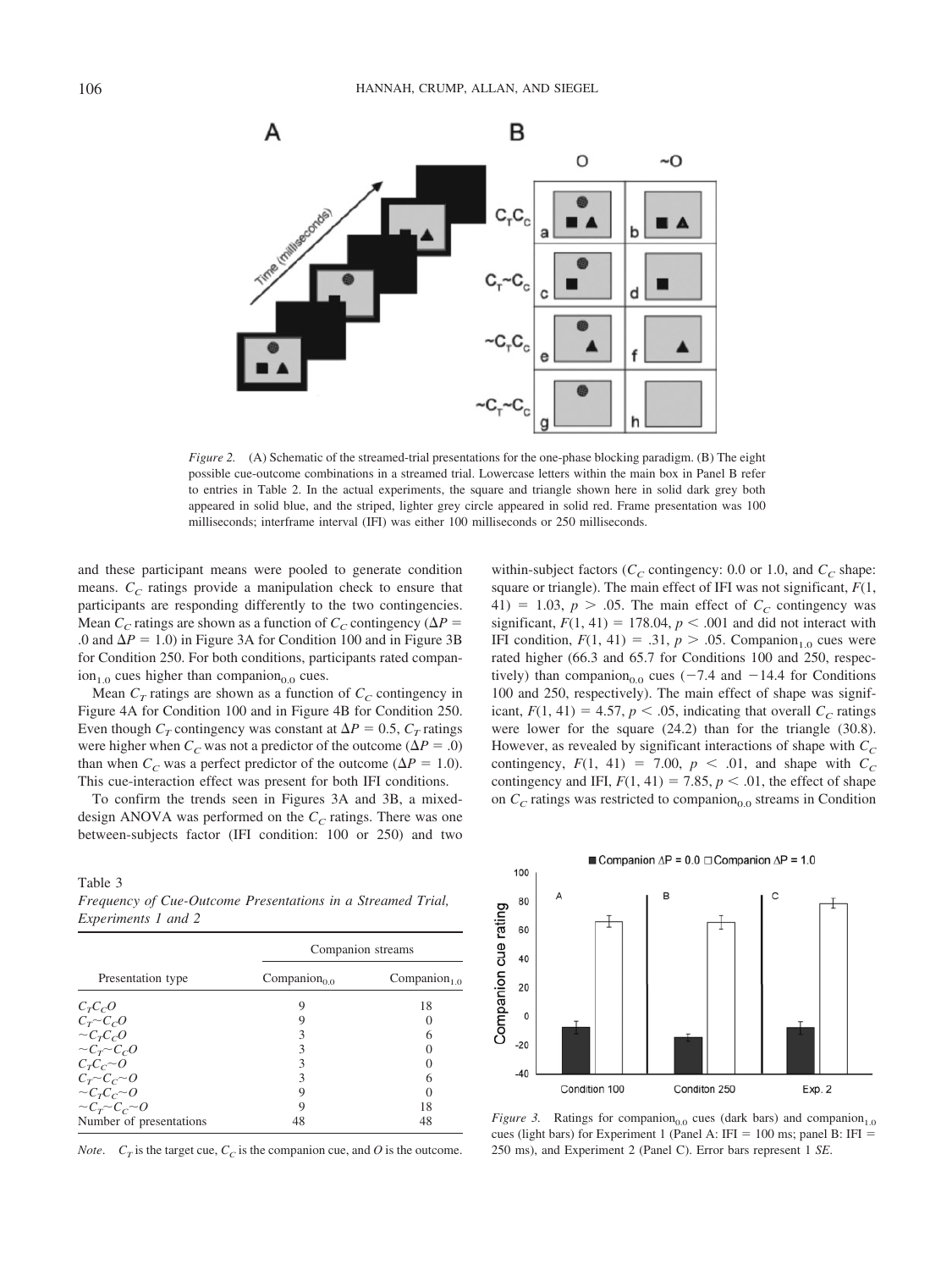

*Figure 4.* Ratings for target<sub>0.5/0.0</sub> cues (dark bars) and target<sub>0.5/1.0</sub> cues (light bars) for Experiment 1 (Panel A: IFI =  $100$  ms; Panel B: IFI =  $250$ ms), and Experiment 2 (Panel C). Error bars represent 1 *SE*.

100 where the ratings for the triangle were higher than for the square.

To confirm the trends seen in Figures 4A and 4B, a similar ANOVA was performed on the  $C_T$  ratings. The main effect of IFI was not significant,  $F(1, 41) = .14$ ,  $p > .05$ . The main effect of  $C_C$ contingency was significant,  $F(1, 41) = 31.85$ ,  $p < .001$  and did not interact with IFI condition,  $F(1, 41) = .23$ ,  $p > .05$ . Target<sub>0.5/1.0</sub> cues were rated lower  $(-16.4 \text{ and } -15.1 \text{ for Conditions } 100 \text{ and }$ 250, respectively) than target<sub>0.5/0.0</sub> cues (24.7 and 19.5 for Conditions 100 and 250, respectively). The main effect of shape was significant,  $F(1, 41) = 14.0$ ,  $p < .001$ .  $C_T$  ratings were lower for the square  $(-2.28)$  than for the triangle (8.65). However, the effect of shape did not interact with companion contingency,  $F(1, 41) =$ 3.19,  $p > 0.05$ . The size of the cue-interaction effect was the same for the two shapes.

The results from this experiment using the streamed-trial procedure replicate the one-phase blocking data reported by Tangen and Allan (2004) using the traditional contingency task. Target cue ratings depended on the companion cue contingency: the higher the contingency of the companion cue, the lower the rating of the target cue. The independence of the size of the cue-interaction effect from IFI duration is consistent with data reported by Allan et al. (in press) who found that performance in the simple streamed-trial procedure (with only one target cue) was not affected by temporal parameters.<sup>2</sup>

# Experiment 2: One-Phase Blocking With Allergy Stimuli

In Experiment 1, we demonstrated cue-interaction effects in the streamed-trial procedure with the same stimuli used by Crump et al. (2007). These colored geometric forms, however, are very different from the more meaningful visual images used in conventional cue-interaction experiments. In Experiment 2, we adapt the streamed-trial procedure for stimuli typically used in contingency assessment studies (foods and allergic reactions).

### *Method*

partial course credit. The apparatus was identical to that used in Experiment 1.

Stimuli consisted of colored jpeg graphics of nine different foods, and two pictures of an arm. The arm was shown either with a rash, signifying an allergic reaction, or without the rash, signifying no allergic reaction. The complete set of stimuli is reproduced in Figure 5—the nine foods in Panel A and the two pictures of the arm in Panel B. As in Experiment 1, cue pictures were presented at the bottom of the frame and outcome pictures were centered at the top of the frame.

*Procedure.* Participants were told that they would be viewing allergy tests from different patients. For each patient a combination of foods was given which either produced an allergic reaction or did not. An allergic reaction was depicted by a picture of an arm with a large rash on it; no reaction was depicted by a picture of the same arm without the rash. Participants were also told that the test was repeated many times for each patient, and that these multiple tests would be reproduced in a rapid time-lapse stream. That is, each stream represented the multiple tests of a single patient. Finally, participants were informed that at the end of each stream one of the foods tested on that patient would be shown, and that their task was to decide how strongly that food was associated with the patient's allergic reaction.

Because participants likely have a priori and idiosyncratic beliefs about the nature of the relationship between various foods and allergic reactions, two foods were randomly selected at the start of every stream from the pool of nine foods. The two selected foods were randomly assigned to cue designation  $(C_T, C_C)$ , and position (left, right).

Each cue-outcome frame was presented for 250 milliseconds and the IFI was 100 milliseconds, resulting in a stream duration of 16.7 seconds. In all other respects, Experiment 2 was like Experiment 1.

### *Results and Discussion*

Figure 3C shows mean  $C_C$  ratings as a function of  $C_C$  contingency. As in Experiment 1, Companion<sub>1.0</sub> cues (78.9) were rated higher than companion<sub>0.0</sub> cues ( $-7.8$ ). Figure 4C shows mean  $C_T$  ratings as a function of  $C_C$  contingency. As in Experiment 1, target<sub>0.5/1.0</sub> cues  $(-26.1)$  were rated lower than target<sub>0.5/0.0</sub> cues (39.1). To confirm the trends seen in Figures 3C and 4C, two repeated-measures ANOVAs were performed, one on the  $C_C$  ratings and the other on the  $C_T$  ratings. For each ANOVA, there was one within-subject factor  $(C_C$  contingency: 0.0 or 1.0). For both ANOVAs, the main

*Participants, stimuli, and apparatus.* Twenty McMaster University undergraduates took part in the study in exchange for

<sup>2</sup> One of the reviewers questioned whether the patterns of ratings in the one-phase blocking paradigm could be attributed to cue interaction understood as cue competition. That is, they have questioned whether the cue-interaction effect in the one-phase blocking paradigm arises from cues competing with one another for control of learning (e.g., Rescorla & Wagner, 1972) or responding (e.g., Stout & Miller, 2007). The reviewer also noted that cue-interaction effects may arise from processing cue contingency when only one cue is present, along the lines of Spellman's (1996a, 1996b) conditional  $\Delta P$  hypothesis. These are much-debated questions in the human contingency judgment literature, but are outside the scope of this paper. Our use of the term "cue interaction" is intended simply as a descriptor for the pattern of target cue ratings, and is not intended to imply a theoretical position regarding the mechanism underlying the phenomena.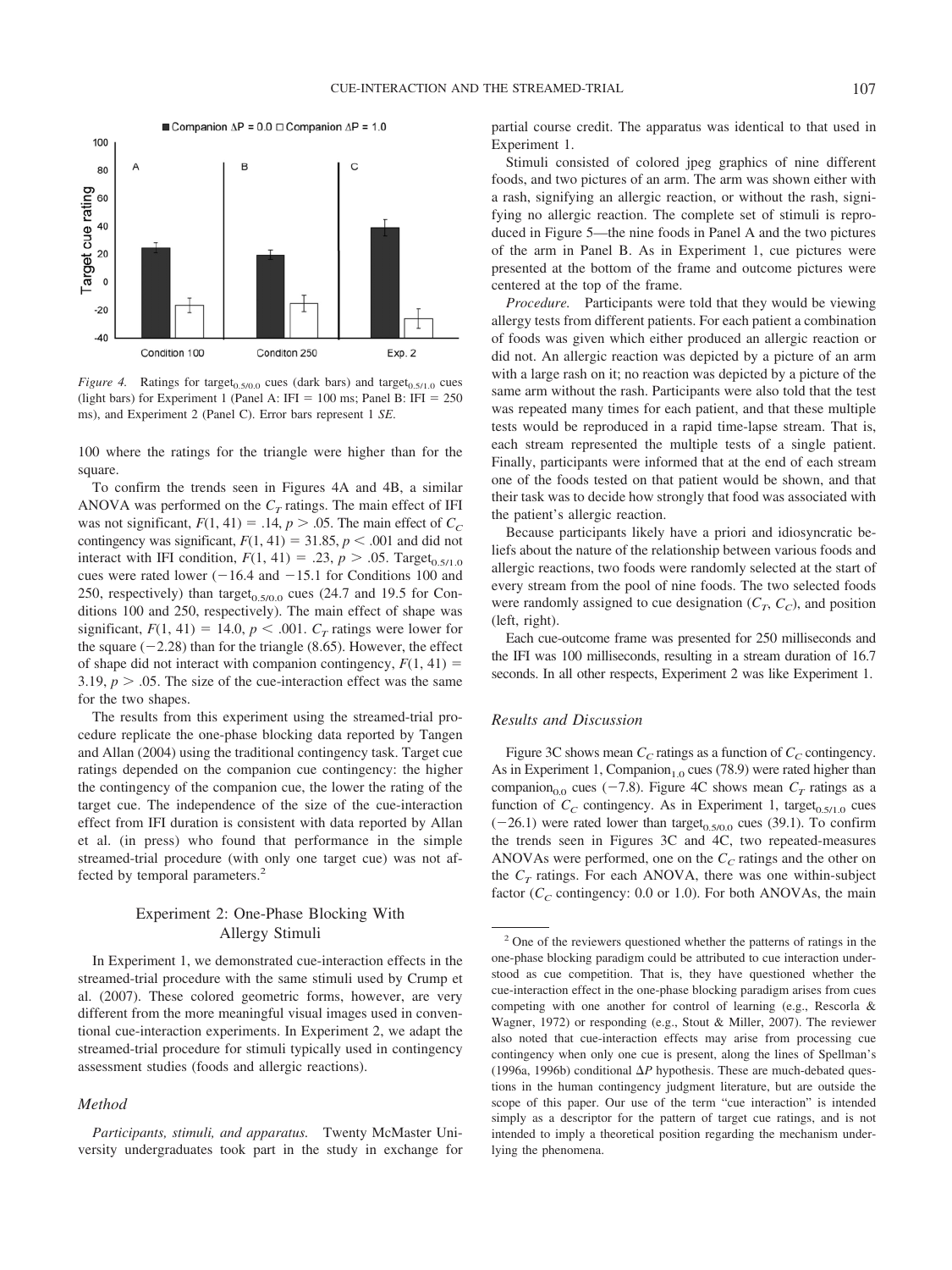

*Figure 5.* The nine food pictures used to represent food cues (Panel A), and the two reaction pictures used to represent allergy outcomes (Panel B) in Experiments 2 and 3. The pictures were displayed in full color in the experiments, and without labels.

effect of  $C_C$  contingency was significant; companion  $F(1, 19)$  = 375.8,  $p < .001$  and target  $F(1, 19) = 57.1$ ,  $p < .001$ .

A comparison of Figure 4C with Figures 4A and 4B from Experiment 1 suggests that the cue-interaction effect with the allergy stimuli is at least as large as the cue-interaction effects with the geometric forms. A mixed-design ANOVA was performed on the  $C_T$  ratings from the two experiments. There was one betweensubjects factor with three levels (Condition 100, Condition 250, Experiment 2) and one within-subject factor  $(C_C \text{ contingency: } 0.0$ or 1.0). Only the main effect of  $C_C$  contingency was significant,  $F(1, 60) = 77.3$ ,  $p < .001$ . The streamed-trial procedure produces the same cue-interaction effects seen in conventional one-phase blocking paradigms regardless of the type of stimuli used.

# Experiment 3: Two-Phase Blocking With Allergy Stimuli

As noted earlier, the one-phase blocking paradigm is one of a number of paradigms that have been used to investigate cueinteraction effects. In Experiment 3, we adapt the steamed-trial procedure with the allergy stimuli for the two-phase blocking paradigm.

The two-phase blocking paradigm was developed by Kamin (1969) to study cue interaction in rats. In Phase 1 of his experiments, a single cue (e.g., a tone) was paired with an outcome (e.g., a shock). In Phase 2, a new cue, the target cue (e.g., a light), was added and the light-tone compound was paired with the shock. Kamin measured the animal's fear response to the added light cue and found a decrease relative to the fear observed in various control groups. He concluded that learning about the relationship between the tone and shock in Phase 1 "blocked" the learning about the relationship between the added light cue and the shock in Phase 2.

In the Kamin (1969) two-phase blocking experiments, the relationship between the cues and the outcome was deterministic. The single cue in Phase 1 was presented on every trial and was always paired with the outcome; likewise the compound cue in Phase 2 was presented on every trial and was always paired with the outcome.

Shanks and colleagues (1985; Dickinson et al., 1984) reported the first human data from the two-phase blocking paradigm. In the 1980s, researchers interested in human contingency assessment studied probabilistic relationships between the cue and the outcome (see Allan, 1993). Rather than using the deterministic relationships from the nonhuman literature, Shanks and colleagues modified the two-phase blocking paradigm so that the relationship between the cues and the outcome in both phases was probabilistic.<sup>3</sup>

Shanks and colleagues (1985; Dickinson et al., 1984) investigated two versions of the two-phase paradigm, forward and backward (or retrospective). The forward and backward versions differed in the order in which the single and compound cues were presented; the single-cue phase was presented first for the forward order, and presented second for the backward order. They reported cue-interaction effects with both orders, and concluded that the size of the effect was the same for the two orders.<sup>4</sup>

Shanks (1985) is the classic reference in the human contingency assessment literature for two-phase blocking, and it is important to establish that the streamed-trial procedure would yield similar results. Like Shanks and colleagues (1985; Dickinson et al., 1984), we constructed probabilistic relationships between cues and outcomes, and we examined both the forward and the backward orders. Shanks and Dickinson et al. reported that the probability of the outcome during the single-cue phase influenced the size of the cue-interaction effect: the more frequent the outcome, the greater the effect. We also varied the probability of the outcome during the single-cue phase.

### *Method*

*Participants, stimuli, and apparatus.* Seventy-five McMaster University undergraduates took part in the study in exchange for

<sup>&</sup>lt;sup>3</sup> A few years later when Wasserman (1990) investigated relative cue validity with human participants, he also used a probabilistic version of the paradigm.

<sup>4</sup> Shanks and colleagues actually concluded that they had demonstrated backward blocking; specifically that the presentation of the single cue in Phase 2 of the backward order affected retrospectively what had been learned about target cue in Phase 1. Others (e.g., Wasserman & Berglan, 1998; Wasserman & Castro, 2005) have suggested that the "backward blocking" effect reported by Shanks and colleagues might also indicate "recovery from overshadowing." Given that our goal was to replicate the results reported by Shanks and colleagues with the streamed-trial procedure, we are using the theoretically neutral phase, cue-interaction.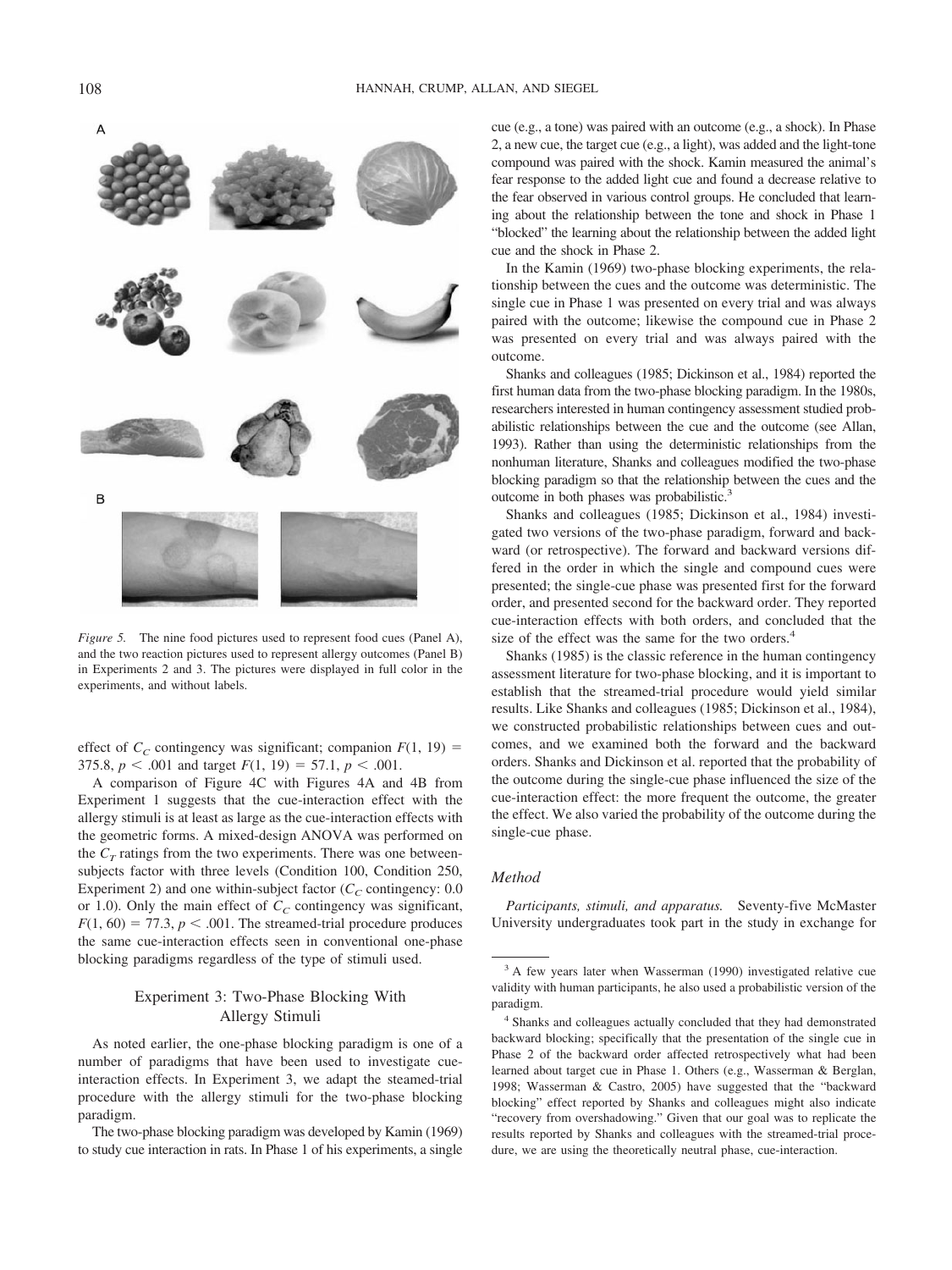partial course credit. Stimuli and apparatus were identical to those used in Experiment 2.

*Procedure.* Table 4a presents the  $2 \times 2$  contingency matrix for the two-phase blocking paradigm using our notation from the one-phase blocking paradigm:  $C<sub>T</sub>C<sub>C</sub>$  denotes the presentation of the compound cue and  $\sim C_T C_C$  denotes the presentation of the single cue.

In the single-cue phase, the target cue is never presented (cell  $a =$  cell  $b = 0$ ), and the companion cue appears on every frame: that is,  $P(C_T C_C) = 0$  and  $P(\sim C_T C_C) = 1.0$ . Because the companion cue always appears, its contingency is undefined in this phase, just as the contingency for the target is undefined because it never appears. In the deterministic version, only cell *c* is presented—that is, the outcome always occurs. In the probabilistic version used in this experiment, both cells *c* and *d* are presented—that is, the outcome is probabilistic.

In the compound-cue phase, the target cue appeared with the companion on half the trials, and the companion appeared alone on half the trials: that is,  $P(C_T C_C) = P(\sim C_T C_C) = .5$ <sup>5</sup> The contingency between the target cue and the outcome,  $\Delta P_T$ , is

$$
\Delta P_T = P(O|C_T C_C) - P(O|\sim C_T C_C).
$$

In the deterministic version, only cell a is presented. In the probabilistic version used in this experiment, all cells are possible during the compound-cue phase.

The basic design of the experiment is summarized in Table 4b. In the compound-cue phase,  $P(O|C<sub>T</sub>C<sub>C</sub>) = .75$ ,  $P(O|\sim C<sub>T</sub>C<sub>C</sub>) =$ .25, and  $\Delta P_T = .5$ . The predictive strength of the companion cue during the single-cue phase was varied:  $P(O|\sim C<sub>T</sub>C<sub>C</sub>)$  = .75 (strong),  $P(O|\sim C_T C_C) = .5$  (medium), and  $P(O|\sim C_T C_C) = .25$ (weak).

There were two orders, forward and backward. In the forward order, the single-cue phase preceded the compound-cue phase. In the backward order, the compound-cue phase preceded the singlecue phase. For both orders, the food used to designate  $C_C$  was the same food in both phases.

We also included two control treatments, one for each order, where the food used to designate  $C_C$  was different in the two phases. To be more concrete, consider a random selection of three foods (cabbage, corn, and beef) where beef is designated as  $C_T$ . In the control treatments, cabbage would be designated as  $C<sub>C</sub>$  in one phase and corn would be designated as  $C_C$  in the other phase. In the experimental treatments, the same food (say cabbage) would be designated as  $C_C$  in both phases. The two orders and the two treatments resulted in four conditions: forward order (FO), backward order (BO), forward order control (FOC), and backward order control (BOC).

Table 4a

2  $\times$  2 Matrix for Cue-Outcome Pairings in Two-Phase Blocking *Paradigm in Experiment 3*

|                                                              |   | $\sim Q$ |
|--------------------------------------------------------------|---|----------|
| $\begin{array}{ccc} C_T C_C & C_T C_C & C_T C_C \end{array}$ | a |          |

*Note.* The letters in the cells (*a, b, c, d*) represent the joint frequency of occurrence of the four cue-outcome combinations.

| Table 4b               |  |
|------------------------|--|
| Design of Experiment 3 |  |

|                     | Single-cue phase          | Compound-cue phase |                                          |  |
|---------------------|---------------------------|--------------------|------------------------------------------|--|
| Predictive strength | $P(O \sim C_{\tau}C_{c})$ |                    | $P(O CTCC)$ $P(O \sim CTCC)$ $\Delta PT$ |  |
| Strong              | .75                       | .75                | .25                                      |  |
| Medium              | .50                       | .75                | .25                                      |  |
| Weak                | 25                        | .75                | -25                                      |  |

A streamed trial consisted of 64 frames, 32 for Phase 1 and 32 for Phase 2. Phases were blended seamlessly. Participants were not informed of the two-phase internal structure of the streamed trial, and they made their rating at the end of the stream. As in the previous experiments, they were presented with a report signal that indicated which food they were to rate. The signaled food was always  $C_T$  (i.e., the food that was presented only in the compound phase).

Figure 6 shows examples of the cue-outcome arrangements for the four treatment-order combinations. As in Experiment 2, cue pictures were presented at the bottom of the frame and outcome pictures were centered at the top of the frame. The foods for a stream were randomly selected, as was their designation as  $C_T$  and  $C_c$ .  $C_T$  was shown on the right side of the frame on half of the streams for each of the four conditions, and on the left side for the other half. The timing parameters were the same as in Experiment 2; each cue-outcome frame was presented for 250 milliseconds and the IFI was 100 milliseconds.

In all there were 12 conditions composed of two orders (forward and backward), two treatments (experimental and control), and three values of predictive strength,  $P(O|\sim C_T C_C)$ , in the single-cue phase (strong, medium, and weak).  $P(O|\sim C<sub>T</sub>C<sub>C</sub>)$  was a betweensubjects variable, and there were 25 participants in each group. Order and treatment were within-subjects variables. A session consisted of four blocks of 16 streamed-trials each. Each of the four within-subject conditions (FO, FOC, BO, BOC) was presented four times during each block in a randomly determined order.

## *Results and Discussion*

Figure 7 shows the mean  $C_T$  ratings as a function of the value of  $P(O|\sim C<sub>T</sub>C<sub>C</sub>)$  in the single-cue phase. The data for the forward orders (FO and FOC) are in the top panel and the data for the backward orders (BO and BOC) are in the bottom panel. In both panels, ratings are lower for the experimental treatments (FO and BO) than for the respective control treatments (FOC and BOC), and the difference in ratings between an experimental treatment and its control is about the same for the two orders. The experimental and control treatments also differ in that ratings decrease as  $P(O|\sim C<sub>T</sub>C<sub>C</sub>)$  increases for the two experimental treatments but not for the two control treatments.

The trends seen in Figure 7 were evaluated by a 3  $[P(O|\sim C_T C_C)$ : .25, .5, .75]  $\times$  2 (order: forward, backward)  $\times$  2

<sup>5</sup> It should be noted that the compound-cue phase is not the same as the one-phase blocking paradigm (see Table 2) where there are four possible cue combinations.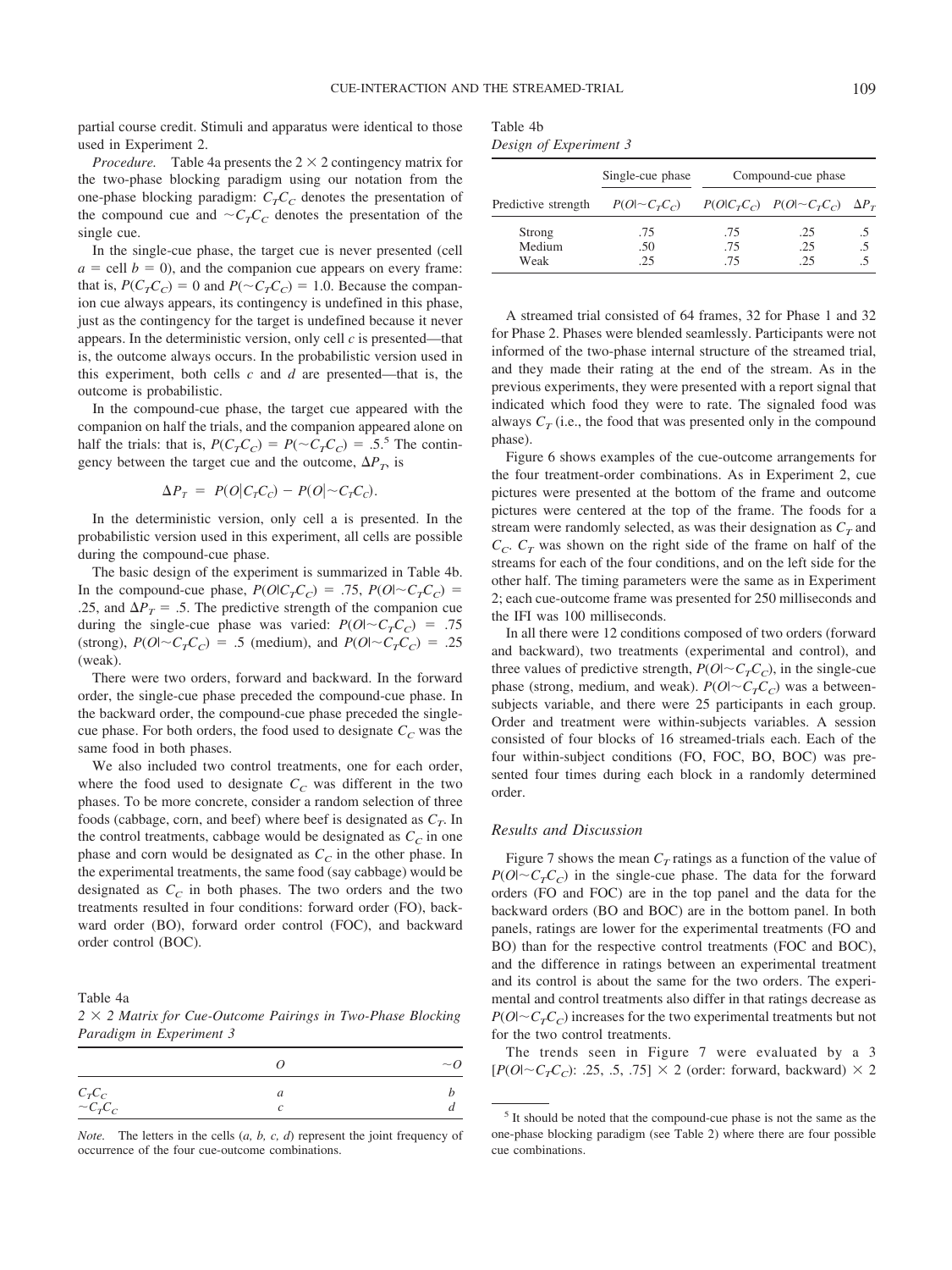

*Figure 6.* Trial presentation examples for Experiment 3 for the four treatment-order conditions. Phase 1 displays are illustrated in the left panel of each row, and Phase 2 displays are illustrated in the right panel.

(treatment: experimental, control) mixed-design ANOVA. The main effect of treatment was significant,  $F(1, 72) = 41.31$ ,  $p <$ .001. For both orders, ratings were lower for the experimental treatment than for the control treatment, indicating that cue interaction was obtained for both orders. Whilst the main effect of order was significant,  $F(1, 72) = 41.97$ ,  $p < .001$ , it did not interact with treatment,  $F(1, 72) = 1.52$ ,  $p > .05$ . The size of the cue-interaction effect (i.e., the size of the difference between a treatment condition and its control condition) was the same for the two orders.

Consistent with the findings of Shanks and colleagues (1985; Dickinson et al., 1984), the main effect of  $P(O|\sim C<sub>T</sub>C<sub>C</sub>)$  was significant,  $F(2, 72) = 5.10$ ,  $p < .01$ . It should be noted that in their studies the control treatment consisted of only the compound phase, and therefore the effect of  $P(O|\sim C_T C_C)$  on the two treatments could not be compared. If the effect of  $P(O|\sim C<sub>T</sub>C<sub>C</sub>)$  were the result of the predictive value of  $C_C$ , as hypothesized by Shanks and colleagues, then one would expect no effect in the control treatments. That is,  $P(O|\sim C<sub>T</sub>C<sub>C</sub>)$  should affect the ratings in the experimental treatments (FO and BO) and should not affect the ratings in the control treatments (FOC and BOC). We conducted a linear trend analysis on  $P(O|\sim C<sub>T</sub>C<sub>C</sub>)$  for each of the four treatment-order conditions. These comparisons are not orthogonal and the corrected critical  $F(1, 72) = 6.563$  and 9.818 for  $\alpha = .05$ 



*Figure 7.* Ratings of target cues in Experiment 3 as a function of the value of  $P(O|\sim C<sub>T</sub>C<sub>C</sub>)$  in the single-cue phase. The data for the forward conditions (FO and FOC) are in the top panel and the data for the backward conditions (BO and BOC) are in the bottom panel. Error bars represent 1 *SE*.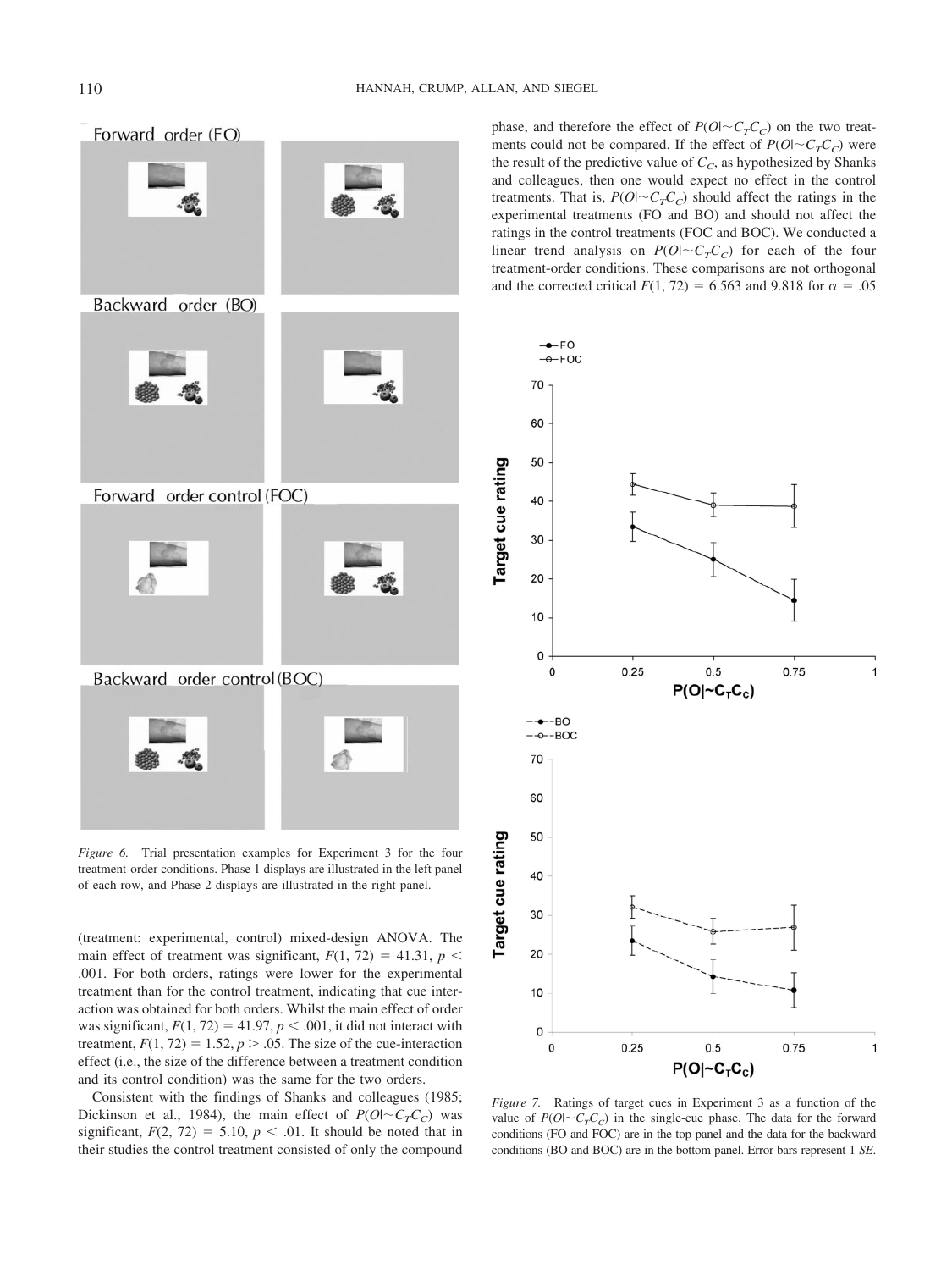and  $\alpha = 0.01$ , respectively. The linear trend was significant for the two experimental treatments,  $F(1, 72) = 16.52$  for the FO condition and  $F(1, 72) = 11.12$  for the BO condition. In contrast, the linear trend was not significant for the two control treatments, *F*(1,  $72$ ) = 2.97 for the FOC condition and  $F(1, 72) = 1.92$  for the BOC condition. Thus, as expected, the difference between control and experimental treatments (i.e., cue interaction) increased as  $P(O|\sim C<sub>T</sub>C<sub>C</sub>)$  increased for both the forward and the backward orders.

Whilst there have been many studies of human contingency assessment with the two-phase blocking paradigm since the pioneering work of Shanks and colleagues (1985; Dickinson et al., 1984), the overwhelming majority have been deterministic.<sup>6</sup> Thus, Experiment 3 provides one of the few replications with probabilistic pairings (see also Wasserman, Kao, Van Hamme, Katagiri, & Young, 1996; Experiment 4). Finally, Experiment 3 speaks further to the portability of the streamed-trials procedure for providing an efficient tool for measuring contingency assessment phenomena across a range of designs and stimuli.

### General Discussion

The primary goal of the present set of experiments was to demonstrate that the streamed-trial procedure could be extended to the study of cue interaction. We showed that the streamed-trial procedure produced conventional cue-interaction effects both with the one-phase blocking paradigm (Experiments 1 and 2) and with the two-phase blocking paradigm (Experiment 3). Although there are many reports of cue interaction in the two-phase blocking with human participants, Experiment 3 is one of the few experiments to use probabilistic cues. The results were similar to the findings of Shanks and colleagues (1985; Dickinson et al., 1984) and Wasserman et al. (1996) using more traditional contingency assessment procedures, further validating the streamed-trial procedure as a tool for exploring cue interaction. We found cue-interaction for both forward and backward orders, and the size of the effect did not differ for the two orders. Moreover, our data confirm that the effect of manipulating the value of  $P(O|\sim C<sub>T</sub>C<sub>C</sub>)$  in the single-cue phase was selective for the experimental treatments. The size of the cue-interaction effect increased with  $P(O|\sim C<sub>T</sub>C<sub>C</sub>)$  for the two experimental treatments but not for the two control treatments. In the experimental treatments, ratings of  $C_T$  accompanied by a companion that was a strong predictor in the single-cue phase were lower than ratings of  $C_T$  accompanied by a companion that was a weak predictor in the single-cue phase.

A second goal of the present experiments was to demonstrate that the streamed-trial procedure need not be restricted to the geometric forms used by Crump et al. (2007) as cues and outcomes. We produced cue-interaction effects not only with geometric forms (Experiment 1), but also with the more conventional allergy materials (Experiments 2 and 3). We found that variation in stimulus material and also timing parameters had no effect on the size of the cue-interaction effect.

There are now a number of quantitative accounts of cueinteraction effects in human contingency assessment (see Allan & Tangen, 2005, and De Houwer & Beckers, 2002 for recent reviews). Contingency assessment can be conceptualized as involving two processes. The input process transforms the actual contingency to an internal or perceived value and the output process relates the internal value to the behavioral response. Some models posit that cue interaction occurs in the input process and usually assume, explicitly or implicitly, that the behavioral response is monotonically related to the internal value. Other models posit that cue interaction resides in the output process directly affecting the behavioral response.

Typically, the rating response has been interpreted as a measure of the input process. However, there is evidence that ratings conflate the input and output processes (e.g., Allan, Siegel, & Tangen, 2005; Perales, Catena, Shanks, & González, 2005). Consider the situation in which a participant gives a low rating of a  $C_T$ that was accompanied by a  $C<sub>C</sub>$  that was reliably paired with an outcome (i.e., the participant displays cue interaction).  $C_C$  might affect the internal value of the perceived relationship between  $C_T$ and the outcome, or  $C_C$  might affect what is reported about the internal value. Whether the effect of  $C_C$  on ratings resides in the input process or the output process remains a central issue in the contingency assessment literature.

In the present series of experiments, we used ratings as the dependent variable since that was the measure used in the experiments we were attempting to replicate with the streamed-trial procedure. Now that it has been shown that the streamed-trial procedure with the rating response yields typical cue-interaction effects, future research can be directed at establishing whether cue interaction occurs during the input process or during the output process. The experiments reported by Allan et al. (in press) provide a method for doing so. Allan et al. reported a series of experiments with the streamed-trial procedure where the dependent measure was a binary response, rather than the rating response. At the end of the stream, the participant was asked to indicate whether the relationship between the cue and the outcome was strong or weak. Allan et al. demonstrated that the binary response in conjunction with the stream-trial procedure provided a methodology for determining whether an experimental manipulation affects the input process or the output process.

The streams in Allan et al. (in press) were like those illustrated in Figure 1; that is, there was only a single cue. However, the binary response could readily be substituted for the rating response used in the present cue-interaction experiments. The data reported by Allan et al. indicate that the streamed trial procedure, in conjunction with the binary response, would be valuable for assessing theoretical analyses of cue interaction and providing information about the locus of cue-interaction effects.

### **Re´sume´**

Nous avons précédemment décrit une procédure permettant d'obtenir rapidement plusieurs mesures intra-sujets de la contingence entre un indice et une conséquence (la procédure du «*streamed-trial*», Crump, Hannah, Allan & Hord, 2007). Dans les présentes expériences, nous avons modifié cette procédure afin d'examiner les effets d'interaction d'indices, reproduisant des ré-

<sup>6</sup> Many of the studies of two-phase blocking have been conducted within the associative framework and have used the deterministic task [see research conducted by Matute and colleagues (e.g., Arcediano, Escobar, & Matute, 2001), De Houwer, Beckers and colleagues (e.g., Becker, De Houwer, Pineño, & Miller, 2005), Wasserman and colleagues (e.g., Wasserman & Berglan, 1998; Wasserman & Castro, 2005), and Le Pelley and McLaren (2003)].